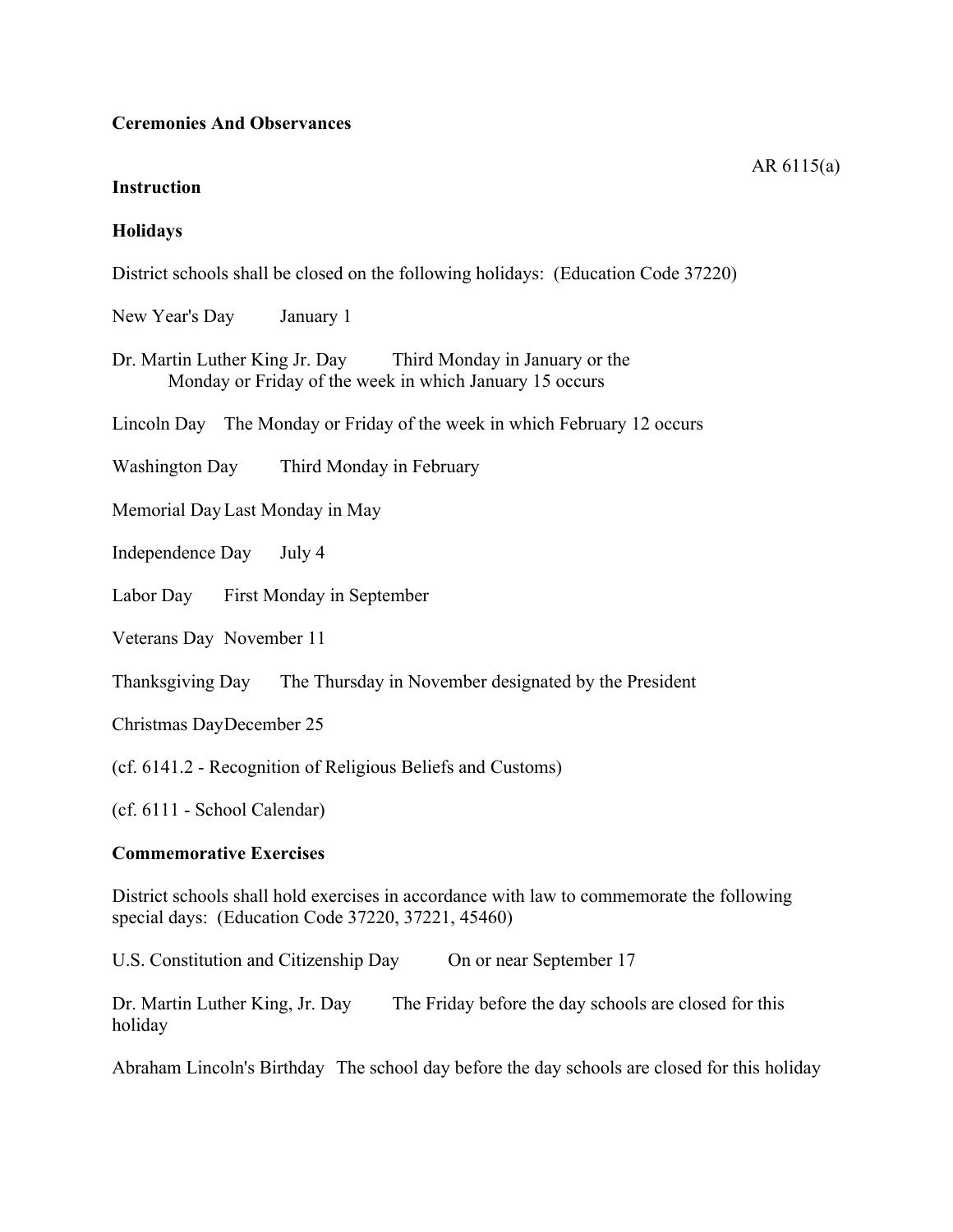Susan B. Anthony Day February 15

George Washington's Birthday The Friday preceding the third Monday in February

Black American Day March 5

Conservation, Bird, and Arbor Day March 7

Classified Employee Week Third week in May

Commemorative exercises shall be integrated into the regular educational program to the extent feasible.

(cf. 6142.94 - History-Social Science Instruction) (cf. 6142.3 - Civic Education)

#### **Patriotic Exercises**

Each school shall conduct patriotic exercises daily. These patriotic exercises shall consist of the reciting of the Pledge of Allegiance and may also include instruction that promotes understanding of the concepts of "pledge," "allegiance," "republic," and "indivisible" and understanding of the importance of the pledge as an expression of patriotism, love of country, and pride in the United States. (Education Code 52720, 52730)

At elementary schools, such exercises shall be conducted at the beginning of each school day. (Education Code 52720)

At secondary schools, such exercises shall be conducted during the homeroom period.

Individuals may choose not to participate in the flag salute for personal reasons.

## **Display of Flag**

The flag of the United States and the flag of California shall be displayed during business hours at the entrance or on the grounds of every district school and on or near the district office. At all times, the national flag shall be placed in the position of first honor. (Government Code 431, 436; 4 USC 6)

When displayed on a building or on a flagstaff in the open, the national flag shall be displayed only from sunrise to sunset unless properly illuminated during the hours of darkness. The flag should not be displayed during inclement weather unless an all-weather flag is used. (4 USC 6)